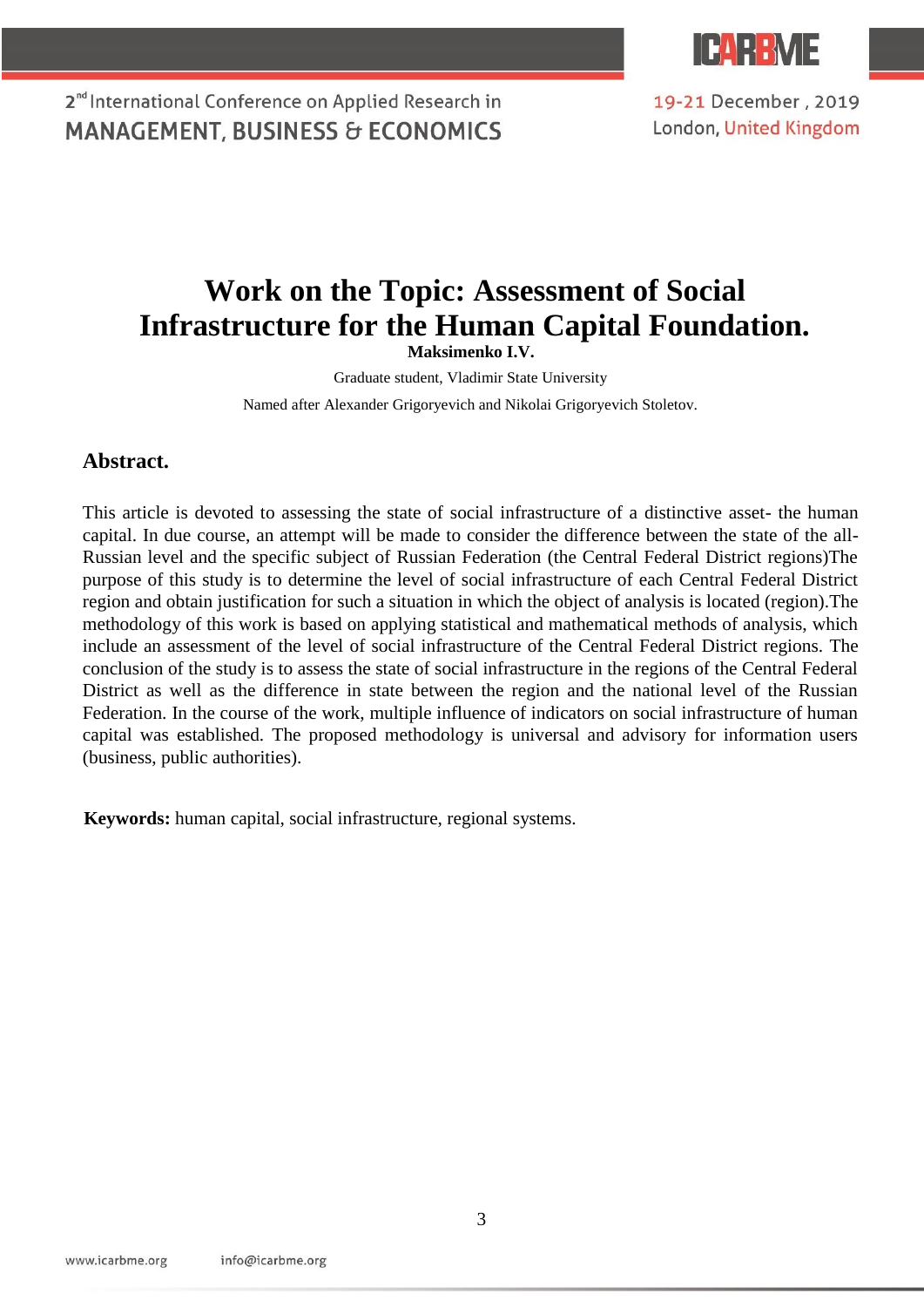

19-21 December, 2019 London, United Kingdom

### **1. Introduction**

 $\overline{a}$ 

Various integration processes are happening in the world of economy, where its growing competition in various regions is at the forefront. As a result of these processes, changes in the external environment, as well in the vectors of regional development are starting to happen. Strategies, techniques and directions are needed in order to have an understanding of the competitive environment and see different ways of implementing important projects in regions for specific territories.

It is important to note who will be developing all of this?

And who will be implementing it?

And there for we come to man, but more specifically to human capital.

Human capital is the main subject of the economic systems transformation on both regional and national levels. Russian scientists (researchers) are focused on capital shortages and the quality of Russian employees<sup>1</sup>. At the moment, researchers are engaged in such matters of the capital carrier (person) as motivation and needs, psychological problems, intellectual potential, health status, which will affect human capital, and it, in its turn, will directly affect the economy. This study is formed within the national borders: India<sup>2</sup>, China<sup>3</sup>, Italy<sup>4</sup>. There is a group of work that investigates the relationship of human capital and economic growth<sup>567</sup>. I would also like to note that the connection between human capital and the social negative aspect of society in OPEC countries is poverty. The greater the investment in human capital, the greater the level of poverty<sup>8</sup> is reduced in these countries. The influence of human capital on the implementation of information and communication technologies in small and medium enterprises of Romania is considered<sup>9</sup>. The

<sup>4</sup> Odoardi, I. and Muratore, F. (2019). The role of human capital after the crisis in Italy: A regional analysis Socio-Economic Planning Sciences [Online]. 66 pp. 58–67 Available:https://doi.org/10.1016/j.seps.2018.07.07.002

<sup>5</sup> Han, J-S. and Lee, J-W. (2019). Demographic Change, Human Capital, and Economic Growth in Korea; Japan and the World Economy, [Online]. Available: doi: https: //doi.org/10.1016/j.japwor.2019.100984

<sup>6</sup> Ogundari, K. and Awokuse, T. (June 2018). Human capital contribution to economic growth in Sub-Saharan Africa: Does health status matter more than education? Economic Analysis and Policy. [Online]. Vol. 58, , pp. 131- <sup>7</sup> Available:https://doi.org/10.1016/j.eap.2018.02.001

<sup>8</sup> Comfort, O. B. and Okodua, H. and Oladosun, M. and Asaleye, A. J. (August 2019). Human capital and poverty reduction in OPEC member-countries, Heliyon [Online]. Vol. 5, Issue 8, Available:https://doi.org/10.1016/j.heliyon.2019.e02279

<sup>9</sup> Martin, F. M. and Laurentiu, C. and Cristescu, M. P. (2013). Implication of Human Capital in the Development of SMEs through the ICT Adoption, Procedia Economics and Finance [Online]. Vol. 6, pp. 748-753 Available:https://doi.org/10.1016/S2212-5671(13)00198-6

<sup>&</sup>lt;sup>1</sup> Natalia V. L. (2017). Characteristics of the human capital of Russian workers and workers of other countries TERRA ECONOMICUS [Online]. Vol. 15 No. 3 Available:doi: 10.23683 / 2073-6606-2017-15-3-159-177

<sup>&</sup>lt;sup>2</sup> Chatterii, N and Kiran, R. (2017). Role of human and relational capital of universities as underpinnings of aknowledge economy: A structural modeling perspective from north Indian University International Journal of Educational Development [Online]. 56 pp. 52–61 Available:https://doi.org/10.1016/j.ijedudev.2017.06.004

<sup>3</sup> Fraumeni, B. M. and He, J.and Li, H.and Liue, Q. Regional distribution and dynamics of human capital in China 1985–2014. Journal of Comparative Economics [Online]. .Available:https://doi.org/10.1016/j.jce.2019.06.06.003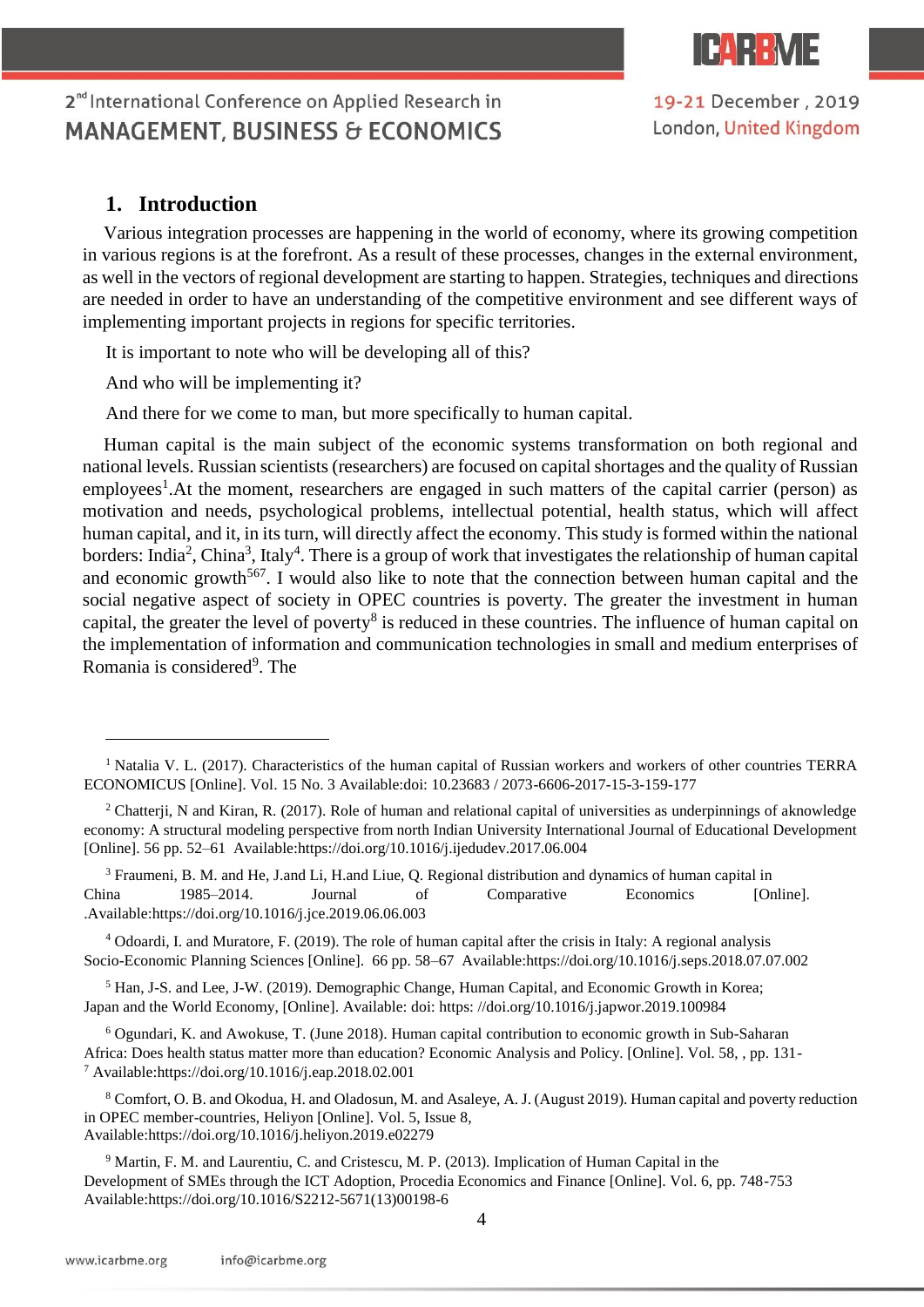

19-21 December, 2019 London, United Kingdom

## 2<sup>nd</sup> International Conference on Applied Research in **MANAGEMENT, BUSINESS & ECONOMICS**

work carried out in Greece makes it clear that there is a strong positive relationship between secondary and higher education on the level of labor productivity, as well as the negative impact of primary education on this economic indicator<sup>10</sup>. A strong effect of human capital on Latvian GDP was revealed<sup>11</sup>. The work carried out in Latvia indicates a need for education and the labor market to interact more strongly with the structure of the economy for the country's economic growth, due to it being less vivid at the moment<sup>12</sup>. Let's go back to the chronology of the modern theory of human capital. Since the 1970s there was an update of the characteristics (signs) of human capital and the impact on a particular individual and changes in social relations of society $13$ .

The ongoing economic and social processes should be recognized and taken into account while managing human capital and its formation in the economic system of the region, country <sup>14</sup>. The transformation of business also carries the transformation of skills, abilities, knowledge, which require a change, advanced training throughout the course of work<sup>15</sup>. Let's check out what definitions of human capital scientists give. T.U. Schultz, in his work, defined human capital as a key element in improving the assets of the enterprise, that is, employees of the company with the goal of productivity and sustainable competitive advantage of the company. Human capital refers to the process, which is associated with training, education and other professional initiatives of the employee in order to which he will increase the level of knowledge, skills, abilities, values and social skills, which will lead to satisfaction and productivity of the employee of the company, which will increase the efficiency of the enterprise<sup>16</sup>. So you can notice that it is human capital that is formed, exploited, improved within the company (organization). In his works G.S. Becker argues that there are aspects of capital such as involvement in education, computer courses, medical expenses. And even lectures about (self-discipline) punctuality and an honest attitude to work are the same as human capital. In a sense, they help improve health, increase incomes, and help comprehend literature throughout their lives. This practically confirms

 $11$  Liepė,  $\check{Z}$ . and Sakalas, A. (November 2014). Evaluation of Human Capital Role in the Value Creation Process, Procedia - Social and Behavioral Sciences. [Online]. Vol. 156, pp. 78-82 Available:https://doi.org/10.1016/j.sbspro.2014.11.123

<sup>12</sup> Šipilova, V. (December 2013). Human Capital, Education and the Labor Market: Evaluation of Interaction in Latvia. Procedia - Social and Behavioral Sciences [Online]. Vol. 106, 10 pp. 1384-1392 Available:https://doi.org/10.1016/j.sbspro.2013.12.154

<sup>13</sup> Kuzminov, Ya. and Sorokin, P. and Froumin, I. (2019) Generic and Specific Skills as Components of Human Capital: New Challenges for Education Theory and Practice. Foresight and STI Governance, [Online]. vol. 13, no 2, pp. 19–41. Available: doi: 10.17323 / 2500-2597.2019.2.19.41.

<sup>14</sup> Dzhumaeva, R.A. and Gadzhiev, E. M. and Styazhkina, E. I., (2018). "The cluster approach to human capital management for the innovative development of the region" Vestnik KemSU Series: Political, Sociological and Economic Sciences No. 3 pp 87-92 Available:doi: 10.21603 / 2500-3372-2018-3-87-93.

<sup>15</sup> Abuzyarova, D. and Belousova, V. and Krayushkina, Zh. and Lonshcikova, Y. Nikiforova, E. and Chichkanov, N. (2019). The Role of Human Capital in Science, Technology and Innovation. Foresight and STI Governance, [Online]. vol. 13, no 2, pp. 107–119. Available: doi: 10.17323 / 2500-2597.2019.2.107.119

<sup>16</sup> Marimuthu, M. and Arokiasamy, L. and Ismail, M. (2009). "Human capital development and its impact on firm performance: evidence from developmental economics". Uluslararası Sosyal Aratırmalar Dergisi The Journal of International Social Research [Online]. Vol. 2/8 pp 265-272.

 $\overline{a}$ 

<sup>&</sup>lt;sup>10</sup> Benos, N. and Karagiannis, S. (April 2016). Do education quality and spillovers matter? Evidence on human capital and productivity in Greece. Economic Modeling [Online]. Vol. 54, pp. 563-573 Available:https://doi.org/10.1016/j.econmod.2016.01.015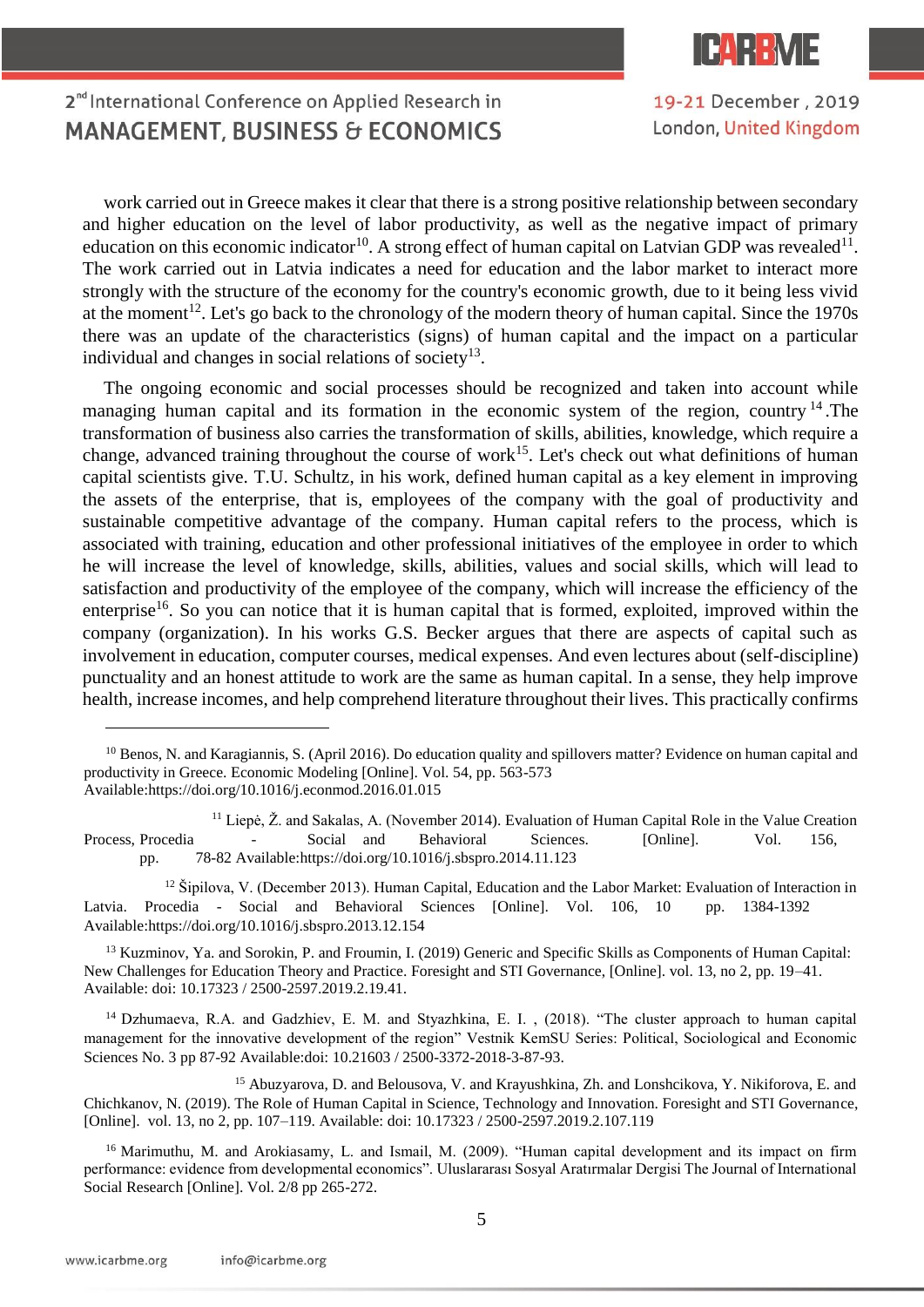

19-21 December, 2019 London, United Kingdom

the concept of capital, that the costs of education, training, medical care are investments in human capital. These are not just costs; they are investments with output which can be calculated<sup>17</sup>. G.S. Becker also identified 3 forms of human capital expressed in general knowledge, special knowledge and other types of knowledge, which are combined together in one medium (person) and have investment security. After analyzing these definitions, it can be assumed that the person's expenses for training, healthcare are longterm investments with the possibility of calculation, and a possible surplus product in the future of this particular person.

I would highlight that knowledge and skills are also subjected to being an investment. L. Turrow considered "the human capital of people represents their ability to produce goods and services. The cost of human capital is simply the price of productive abilities times the number of these abilities"<sup>18</sup>.Here we can distinguish the inseparability of human capital and its carrier (person) and a transformative role in various investments, and more precisely, in productive abilities. In the work of R. G. Hammer, human capital is considered as various human abilities that occur in the production process and are presented as production capabilities. "The concept of human capital, while recognizing its internal heterogeneity, can be defined as total resources of knowledge, skills and health, life energy concentrated in society<sup>19</sup>. In this definition you can notice the abilities that are acquired in economic activity, the recognition of the society of the accumulated knowledge and skills and health needed by society. F. Mahlup noticed in his work the differences between unskilled and skilled labor. Where skilled labor was acquired through investments that provided physical and mental skills<sup>20</sup>. Here one can see the interpretation of human capital through various levels of labor, in which various investments in (one's) skills and abilities are observed.

In his works L.I. Abalkin summed up that "human capital was perceived as the sum of innate abilities of general and special education, acquired professional experience, creative potential, moralpsychological and physical health, motives of activity<sup>21</sup>." So you can see the differences of this definition with other researchers in the innate abilities of a person in his motivation and of psycho-physical state. Human capital was understood by J. Kendrick as "the ability for a certain time to create a product and income, including non-market forms of income<sup>22</sup>." The distinguishing side of this definition is the ability to create and sell a product with profit over time using non-market forms of gaining (income).According to M.M. Krutsky the term of human capital was stated as "a universal concrete form of life, assimilating the previous forms and realizing as a result of the historical movement of human society to its modern state. It includes productive knowledge and abilities (to work), consumer knowledge and abilities (provide vital functions), educational abilities to learn". Here, the history and evolution of human capital in this treatise of this author can be noted, meaning that the concept of human capital changes over time.

 $\overline{a}$ 

<sup>&</sup>lt;sup>17</sup> Becker, G.S. (1993). Human Capital: "A Theoretical and Empirical Analysis with Special Reference to Education". Chicago: University of Chicago Press 3rd ed.

<sup>18</sup> Thurow, L. (1970). Investment in Human Capital, Belmont. pp.. 1–15, 104.

<sup>&</sup>lt;sup>19</sup> Hammer, N. R. and Mannel, Ch. and Gotter, A. (1984). Die Bedeutung menschlicher Ressourcen den Entwicklungsprozes. Forschungberichte des Bubdesministeriums fur Wirtschaftliche Zusamarmenarbeit, Band 55, Munchen-Koln-Londjn, p. 1

<sup>&</sup>lt;sup>20</sup> Machlup, F. (1984). Knowledge: Its creation, distribution, and economic significance.Vol. II. The Economics of information and human capital. Princeton: PrincetonUniversity Press.

 $21$  Soboleva, I. (March 2010). Paradoxes of the measuring human capital. Soboleva // Problems of Economic Transition [Online]. 52(11):43-70 .–Available: doi: 10.2753/PET1061-1991521103

<sup>&</sup>lt;sup>22</sup> Kendrick, J. (1976). The Formation and Stocks of Total Capital. N.Y.: Columbia University Press.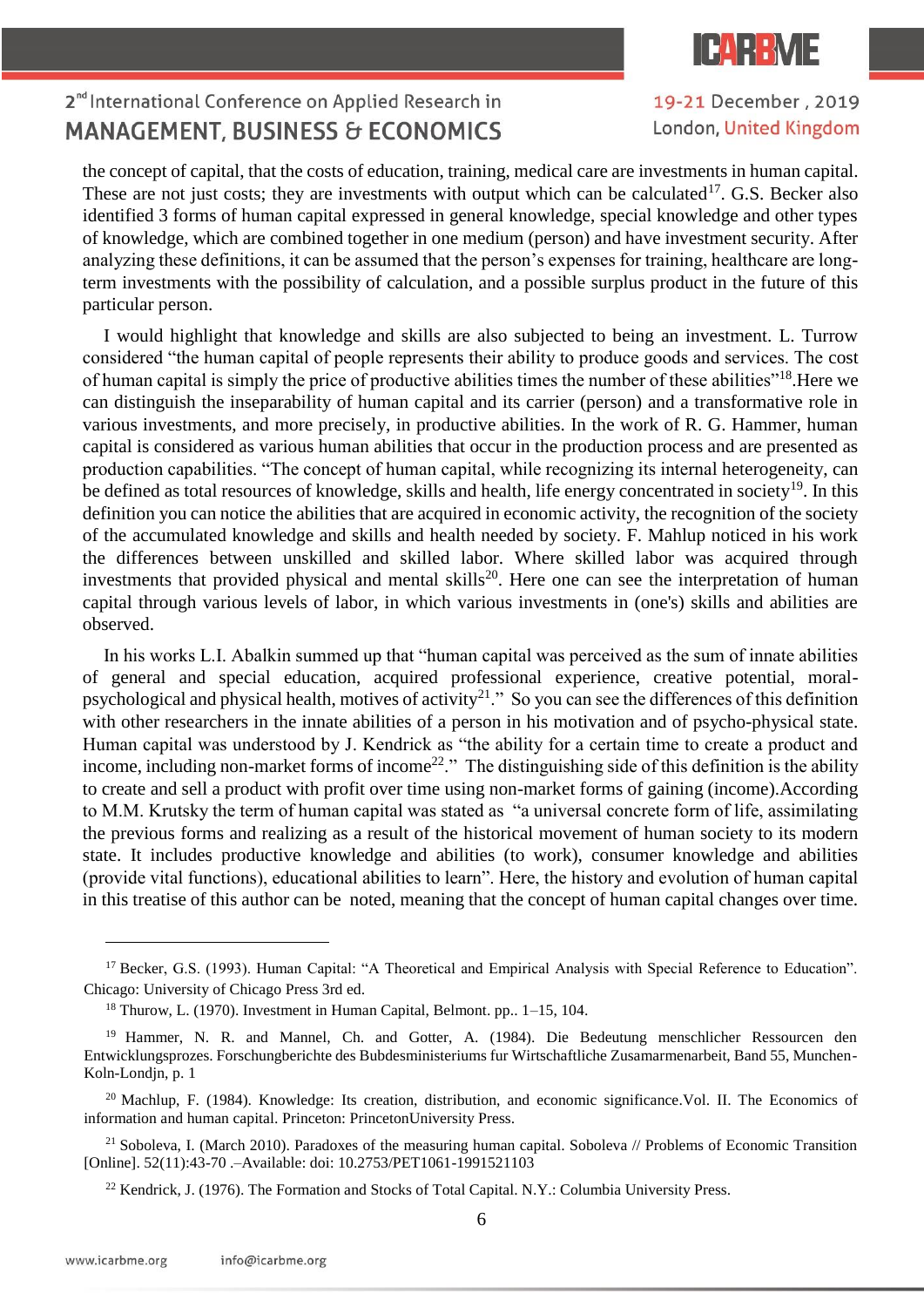

19-21 December, 2019 London, United Kingdom

### 2<sup>nd</sup> International Conference on Applied Research in **MANAGEMENT, BUSINESS & ECONOMICS**

The effectiveness of the use of human capital with quality indicators of its value are revealed in the latest works<sup>2324</sup>. It is worth agreeing with the definitions, however, given the changes that have occurred in the economic sphere, it should be supplemented that the system of forming complex human capital also plays an important role. These conditions can be equated to the infrastructure of the human capital forming. In the works they pay attention to certain sections of the population where concentration and capitalization take place  $25$ . Given that the regions of the Russian Federation are considerably differentiated by a significant number of factors: climate, geographical location, resource flows, etc., it should be noted that the region should be singled out as the basic unit of analysis of the processes of developing human capital infrastructure. The demographic criteria for the creation and exploitation of human capital is of particular importance. Understanding the definition in the modern theory of human capital expresses the sum of economic relations in which a psycho-physical and social lifestyle is formed combining motivation, skills and professional competencies acquired throughout a person's life. And the more capital this person has, the more profitable he can sell himself at the labor market and give an additional product to the company, region, country.

In this work, we will propose an author's methodology for measuring the sufficiency level of social infrastructure as an institution of the formation of human capital.

#### **2. Research (development) methodology**

So human capital has become the main asset of the modern economy. This asset is a real driver of the economy. It is necessary to solve a very important issue of personnel policy of the country, region, company. It is important to note that human capital is based on a certain social infrastructure (region) The state of social infrastructure can be evaluated by the list of indicators that were published by Rosstat in their official statistical collections, where it is possible to conduct observations over a sufficiently long period of time. The developed method is considered universal and gives access to do analysis on open sources and on all subjects of the Russian Federation. In this work, we will assess the level of social infrastructure in the regions of the Central Federal District from 2010 to 2017, as well as the level of national infrastructure. After that there will be a comparison of each region of the Central Federal District with the Russian level. The Statistica software toolkit was used.

Factor, correlation and cluster analysis were selected before carrying out this study. For understanding, you need to consider in more detail all these selected analyzes of the study. Factor analysis is a "multidimensional method used to study the relationships between variable values. Known variables are assumed to depend on fewer unknown variables and random error". Factor analysis reveals the relationship between phenomena, reveals the hidden basis of several phenomena, and answers the question of why phenomena are related. Correlation analysis "is a measure of the dependence of variables". Pearson's correlation is best known. Correlation coefficients vary from -1.00 to +1.00. A value of +1.00 means that the variables have a strong positive correlation. Note that a value of 0.00 means there is no correlation". Now let's move on to cluster analysis. Cluster analysis is a "classification analysis

 $\overline{a}$ 

 $23$  Kelchevskaya, N. R. and Shirinkina, E. V. (2019). Regional determinants of the effective use of human capital in the digital economy // Regional Economy. – [Online]. Vol. 15, no. 2. - pp. 465-482. Available:doi

<sup>24</sup> .17059 / 2019-2-12

<sup>&</sup>lt;sup>25</sup> Karavay, A. V. (2017). The state and dynamics of the quality of human capital of Russian workers TERRA ECONOMICUS [Online]. Vol. 15 No. 3 Available:doi: 10.23683 / 2073-6606-2017-15-3-144-158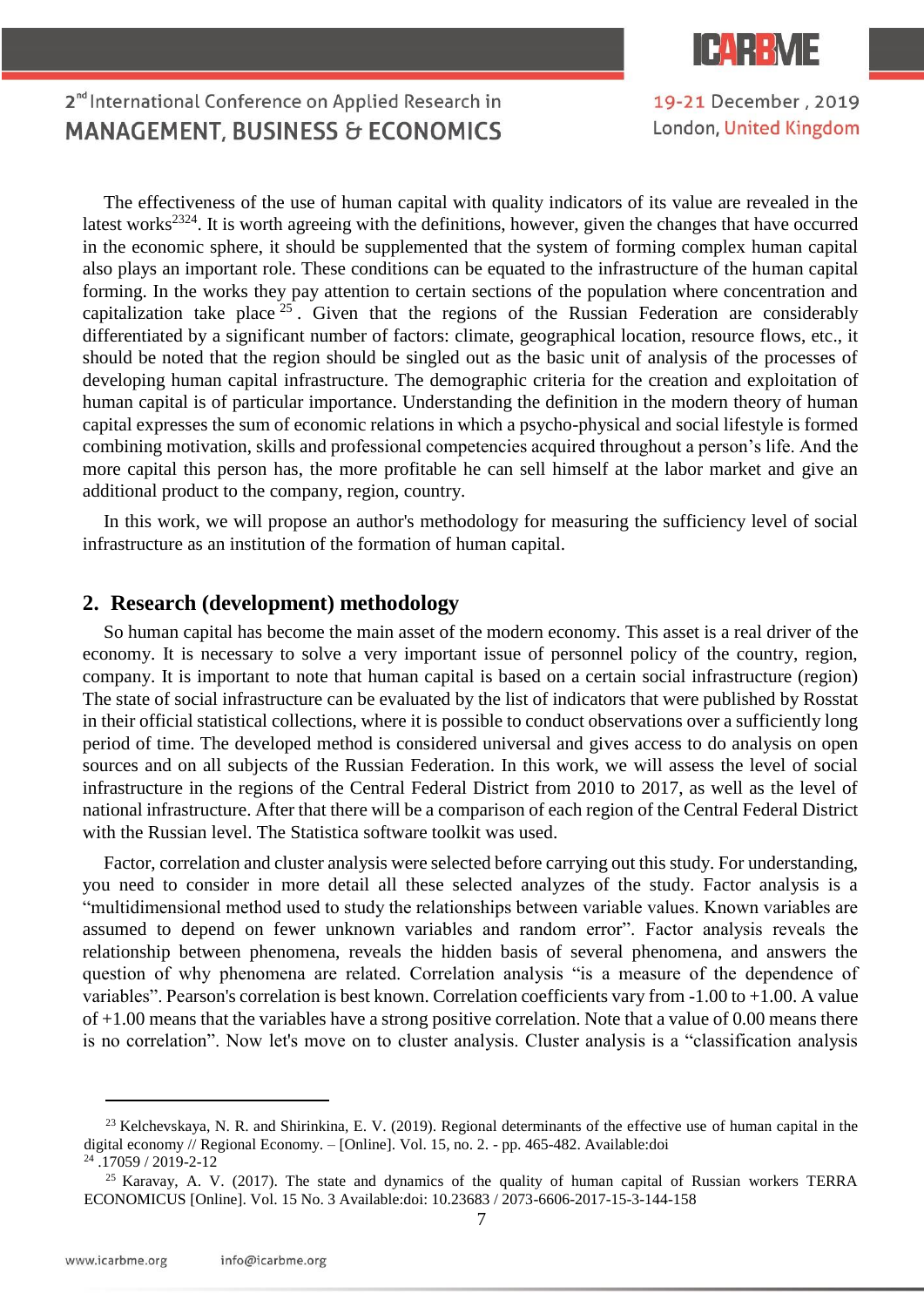

19-21 December, 2019 London, United Kingdom

method; its main purpose is to break down the set of objects and features under study into groups or clusters that are homogeneous in a sense".

#### **Study progress plan**

- 1. We choose the Central Federal District with all subjects included in it according to official statistical collections.
- 2. We carry out a factor analysis on the significance of indicators and clear insignificant indicators on the level of Russia (national level)
- 3. We form a thinned list of indicators.
- 3. We carry out the correlation of each block of indicators with GRP-GDP(3)
- 4. We produce a cluster analysis as of 2010 and 2017, as well as make a comparative point table of the state of the Russian Federation and each subject of the Central Federal District.
- 5. We draw conclusions.

A list of indicators was taken from official statistics. We will consider this data on the level of Russia and the regions of the Central Federal District (tab 1)

*Table 1: List of indicators\** 

| Indicators                                                                                             |                |
|--------------------------------------------------------------------------------------------------------|----------------|
| The number of hospital beds (thousand pieces)                                                          | X1             |
| The capacity of outpatient organizations (at the end of the year) of thousands of visits per shift     | X2             |
| The number of nurses (at the end of the year) thousand people                                          | X3             |
| Graduation of skilled workers by institutions of primary vocational education (at the end of the year; | X <sub>4</sub> |
| thousand people)                                                                                       |                |
| Graduation of specialists by secondary specialized educational institutions (thousand, people)         | X <sub>5</sub> |
| Graduation of bachelors, specialists, masters (thousands, people) educational institutions of higher   | X <sub>6</sub> |
| education                                                                                              |                |
| Population (estimate at the end of the year; thousand people)                                          | X7             |
| Percentage of urban population in the total population (end-year estimate; percent)                    | X8             |
| Percentage of rural population in the total population (estimate at the end of the year; percent)      | X9             |
| Labor force (according to sample population surveys on employment problems; thousand people)           | <b>X10</b>     |
| The average annual number of people employed in the economy (thousand people)                          | X11            |
| The number of employees of state bodies and local governments (people)                                 | X12            |
| The number of spectators of theaters per 1000 population                                               | X13            |
| The number of visits to museums per 1000 population                                                    | X14            |
| Public libraries library fund of public libraries per 1000 population (end of year; copies)            | X15            |
| Killed in accidents (accident), man.                                                                   | X16            |
| Number of crimes committed by minors and with their complicity                                         | X17            |
| Number of recorded crimes per 100,000                                                                  | X18            |
| Foreign trade mln. \$ Export with foreign countries                                                    | X19            |
| Foreign trade mln. \$ Import with foreign countries                                                    | X20            |
| Average per capita cash income of the population (per month; rubles)                                   | X21            |
| Commissioning of residential buildings m2 total area                                                   | X22            |
| Commissioning of preschool institutions (places)                                                       | X23            |
| Density of paved public roads) (end of year; km of tracks per 1000 km2 of territory)                   |                |

*\* Statistical compilation Regions of Russia 2010-2018*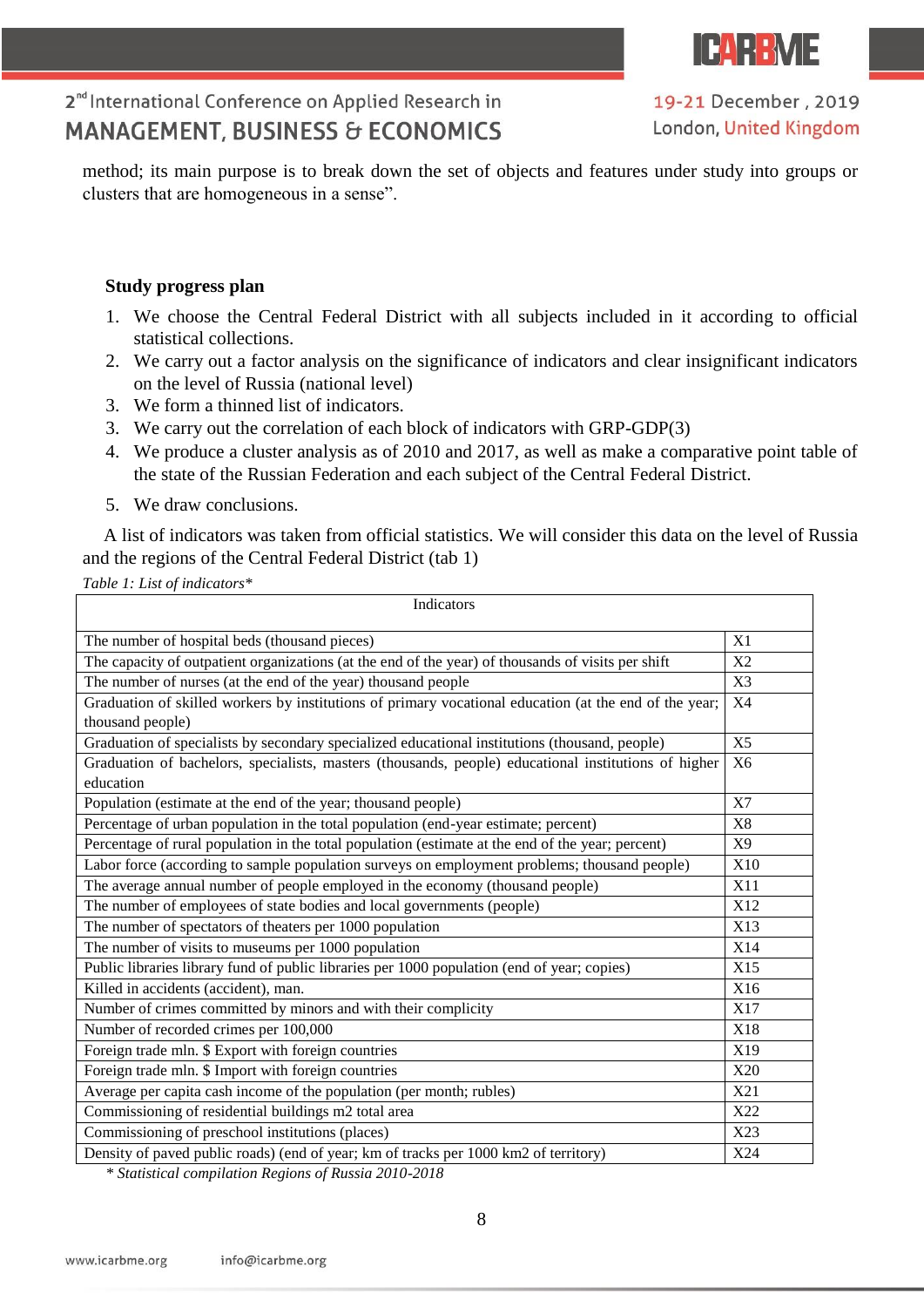

19-21 December, 2019 London, United Kingdom

Since indicators on the Russian level express an average value, we will conduct a factor analysis that will provide us with the significance of the indicators. (Tab 2)

#### *Table 2: Load factor*

| Load factor (Without rotation) (Data table2) Highlight: Main components (Marked loads>, 700000)    |             |
|----------------------------------------------------------------------------------------------------|-------------|
|                                                                                                    | Factor - 1  |
| The number of hospital beds (thousand pieces)                                                      | $-0.964469$ |
| The capacity of outpatient organizations (at the end of the year) of thousands of visits per shift | 0,939559    |
| The number of nurses (at the end of the year) thousand people                                      | 0,754659    |
| Total dis.                                                                                         | 2.382483    |
| Share total                                                                                        | 0,794161    |

In the course of work, we found that X5 is the least significant (fifth indicator).Graduation of specialists by secondary specialized educational institutions (thousand, people) -0.604.For the most part, we received feedback on this factor. Almost all indicators have (the degree of manifestation of properties to the object (factor)) significance.(Tab 3) Let us evaluate the correlation with GDP – GRP

|  | <b>Table 3: Correlations</b> |
|--|------------------------------|
|  |                              |

| Correlations (Data Table 2) Reported correlations are significant at the p level                   |             |
|----------------------------------------------------------------------------------------------------|-------------|
|                                                                                                    | GRP - GDP   |
| Number of hospital beds (thousand pieces)                                                          | $-0,963248$ |
| The capacity of outpatient organizations (at the end of the year) of thousands of visits per shift | 0,988539    |
| The number of nurses (at the end of the year) thousand people                                      | 0,613174    |

Having analyzed this correlation between GDP and GRP, we have more significant indications. Now we will analyze all areas included in the Central Federal District. For which tables of significance of the adjusted set of indicators were made on the example of the Belgorod region(Tab 4)

|     | Indicator                                                                                                                  | Correlation |
|-----|----------------------------------------------------------------------------------------------------------------------------|-------------|
|     |                                                                                                                            | number      |
| X1  | The number of hospital beds (thousand pieces)                                                                              | $-0,827428$ |
| X2  | The capacity of outpatient organizations (at the end of the year) of thousands of visits per shift                         | 0,214531    |
| X3  | The number of nurses (at the end of the year) thousand people                                                              | $-0,779156$ |
| X4  | Graduation of skilled workers by institutions of primary vocational education (at the end of<br>the year; thousand people) | $-0,877606$ |
| X5  | Graduation of specialists by secondary specialized educational institutions (thousand, people)                             | $-0,108120$ |
| X6  | Graduation of bachelors, specialists, masters (thousands, people) educational institutions of<br>higher education          | $-0,707125$ |
| X7  | Population (estimate at the end of the year; thousand people)                                                              | 0,941433    |
| X8  | Percentage of urban population in the total population (end-year estimate; percent)                                        | 0,988483    |
| X9  | Percentage of rural population in the total population (estimate at the end of the year; percent)                          | $-0,988483$ |
| X10 | Labor force (according to sample population surveys on employment problems; thousand<br>people)                            | 0,512650    |
| X11 | The average annual number of people employed in the economy (thousand people)                                              | 0,881131    |
| X12 | The number of employees of state bodies and local governments (people)                                                     | 0,726838    |

*Table 4: Significance indicators (after 2 analyzes)*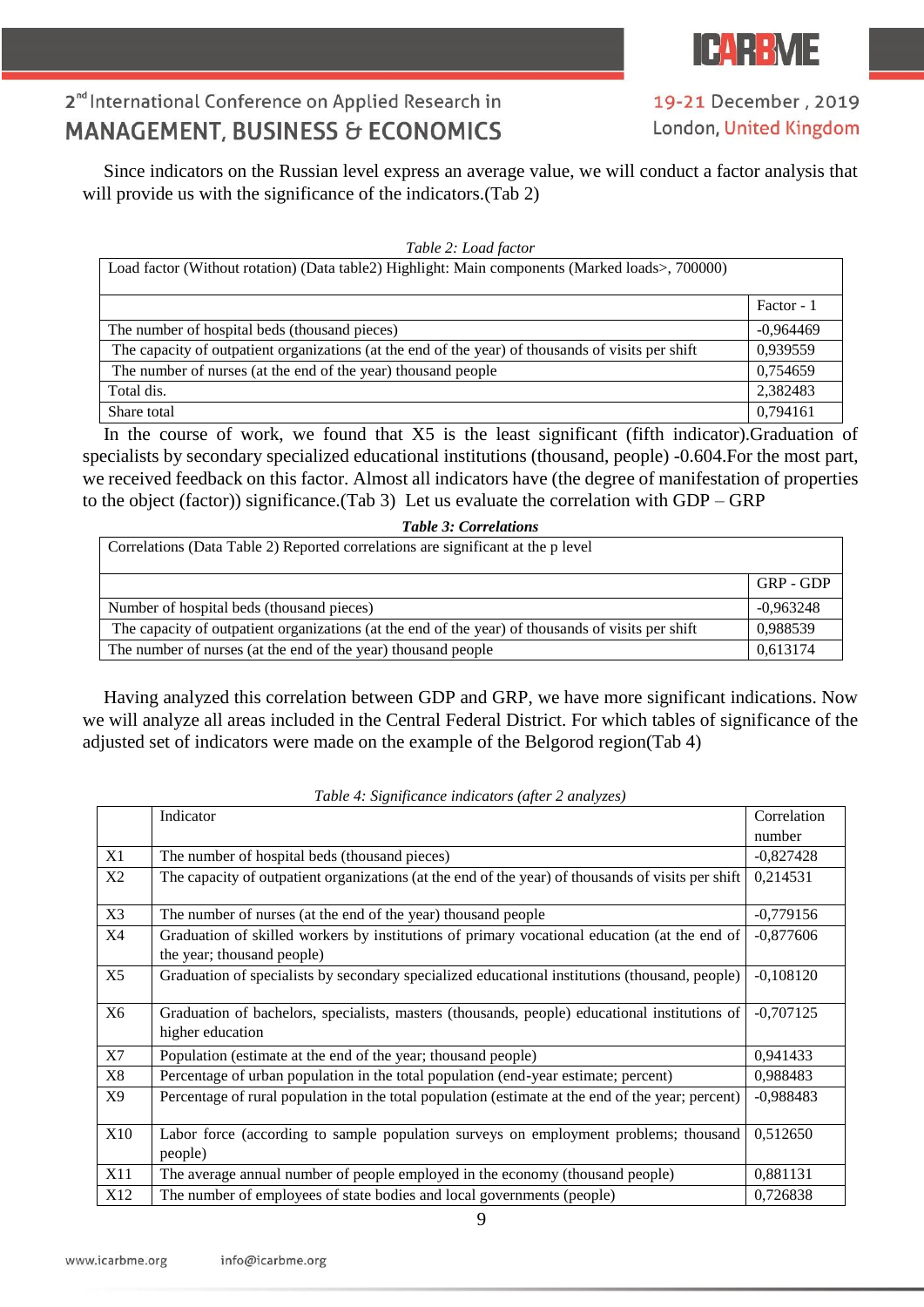

19-21 December, 2019 London, United Kingdom

| X13             | The number of spectators of theaters per 1000 population                                    | 0,915661    |
|-----------------|---------------------------------------------------------------------------------------------|-------------|
| X14             | The number of visits to museums per 1000 population                                         | 0,973719    |
| X15             | Public libraries library fund of public libraries per 1000 population (end of year; copies) | $-0,983157$ |
| X <sub>16</sub> | Killed in accidents (accident), man.                                                        | $-0,782532$ |
| X17             | Number of crimes committed by minors and with their complicity                              | $-0,824729$ |
| X18             | Number of recorded crimes per 100,000                                                       | $-0,847989$ |
| X19             | Foreign trade mln. \$ Export with foreign countries                                         | $-0,445777$ |
| X20             | Foreign trade mln. \$ Import with foreign countries                                         | $-0,438103$ |
| X21             | Average per capita cash income of the population (per month; rubles)                        | 0,980413    |
| X22             | Commissioning of residential buildings m2 total area                                        | 0,675490    |
| X23             | Commissioning of preschool institutions (places)                                            | 0,030249    |
| X24             | Density of paved public roads) (end of year; km of tracks per 1000 km2 of territory)        | 0,858087    |

Using the results, we proceed to the cluster analysis of the regions of Russia. After conducting a cluster analysis for the years 2010 and for 2017, using the processed statistics. Now we will conduct a cluster analysis as of 2010. In the course of work, Moscow and the Moscow Region are again statistical emissions. Therefore, we exclude them. As of 2010, we can distinguish a large cluster including Orel, Tula, Ivanovo, Tambov, Smolensk, Kursk, Ryazan, Yaroslavl, Vladimir, Bryansk. Lipetsk and Kostroma regions, and Tver and Voronezh regions. Belgorod and Kaluga regions are autonomous. Let's analyze the results of the cluster analysis as of 2017.

We excluded Moscow and the Moscow Region, since they are statistical emissions. This observation recorded the condition of 2017.Voronezh, Kaluga, Belgorod, Kostroma stand separately from the main cluster. Tula, Lipetsk, Oryol, Ivanovo, Ryazan, Vladimir, Tver, Tambov, Smolensk, Kursk, Yaroslavl, Bryansk, Belgorod regions are included in the main cluster. After the cluster analysis is done, we produce deviations. We analyze the deviation of the model of subjects from the national model (in Russia) This analysis is carried out according to table 5.

|             | X            | X                | X              | X            | X            | X            | $\boldsymbol{\mathrm{X}}$ | $\boldsymbol{\mathrm{X}}$ | X              | X                | X            | X                | X            | $\boldsymbol{\mathrm{X}}$ | X | X                | X            | X            | X                | X                | X              | X                | X                | X |
|-------------|--------------|------------------|----------------|--------------|--------------|--------------|---------------------------|---------------------------|----------------|------------------|--------------|------------------|--------------|---------------------------|---|------------------|--------------|--------------|------------------|------------------|----------------|------------------|------------------|---|
|             | $\mathbf{1}$ | $\overline{c}$   | 3              | 4            | 5            | 6            | $\overline{7}$            | 8                         | 9              |                  | 1            | 1                |              | 1                         | 1 | 1                | 1            | 1            | 1                | $\mathfrak{2}$   | $\overline{c}$ | 2                | 2                | 2 |
|             |              |                  |                |              |              |              |                           |                           |                | $\Omega$         |              | 2                | 3            | $\overline{4}$            | 5 | 6                | 7            | 8            | 9                | $\Omega$         |                | 2                | 3                | 4 |
| Belg        | $\mathbf{1}$ | $\boldsymbol{0}$ | 1              | $\mathbf{1}$ | $\mathbf{0}$ | $\mathbf{1}$ | 1                         | $\mathbf{1}$              | $\mathbf{1}$   | $\boldsymbol{0}$ | 1            | $\mathbf{1}$     | 1            | $\mathbf{1}$              | 1 | 1                | $\mathbf{1}$ | $\mathbf{1}$ | $\boldsymbol{0}$ | $\boldsymbol{0}$ | 1              | $\boldsymbol{0}$ | $\mathbf{0}$     |   |
| orod        |              |                  |                |              |              |              |                           |                           |                |                  |              |                  |              |                           |   |                  |              |              |                  |                  |                |                  |                  |   |
| <b>Brya</b> | $\mathbf{1}$ | 1                | $\overline{0}$ | 1            | 1            | $\mathbf{1}$ | 1                         | 1                         | $\mathbf{1}$   | 1                | $\mathbf{1}$ | $\mathbf{1}$     | 1            | $\mathbf{0}$              | 1 | $\mathbf{0}$     | 1            | 1            | $\overline{0}$   | $\overline{0}$   | 1              | $\mathbf{1}$     | $\boldsymbol{0}$ |   |
| nsk         |              |                  |                |              |              |              |                           |                           |                |                  |              |                  |              |                           |   |                  |              |              |                  |                  |                |                  |                  |   |
| Vlad        | $\Omega$     | 1                | $\theta$       | 1            | 1            | $\mathbf{1}$ | 1                         | 1                         | $\mathbf{1}$   | 1                | $\mathbf{1}$ | $\boldsymbol{0}$ | 1            | $\boldsymbol{0}$          | 1 | $\mathbf{1}$     | $\mathbf{1}$ | 1            | $\Omega$         | $\Omega$         | 1              | $\mathbf{1}$     | $\mathbf{0}$     | 1 |
| imir        |              |                  |                |              |              |              |                           |                           |                |                  |              |                  |              |                           |   |                  |              |              |                  |                  |                |                  |                  |   |
| Vor         | $\mathbf{1}$ | $\boldsymbol{0}$ | $\mathbf{1}$   | 1            | $\mathbf{0}$ | $\mathbf{1}$ | $\boldsymbol{0}$          | 1                         | $\mathbf{1}$   | $\boldsymbol{0}$ | 1            | $\mathbf{1}$     | $\mathbf{0}$ | $\boldsymbol{0}$          | 1 | $\boldsymbol{0}$ | $\mathbf{1}$ | $\mathbf{1}$ | $\overline{0}$   | $\mathbf{0}$     | 1              | $\mathbf{1}$     | $\boldsymbol{0}$ | 1 |
| onez        |              |                  |                |              |              |              |                           |                           |                |                  |              |                  |              |                           |   |                  |              |              |                  |                  |                |                  |                  |   |
| h           |              |                  |                |              |              |              |                           |                           |                |                  |              |                  |              |                           |   |                  |              |              |                  |                  |                |                  |                  |   |
| Ivan        | $\mathbf{1}$ | $\Omega$         | $\theta$       | 1            | 1            | $\mathbf{1}$ | 1                         | 1                         | 1              | 1                | 1            | $\boldsymbol{0}$ | $\mathbf{0}$ | $\boldsymbol{0}$          | 1 | $\mathbf{1}$     | $\mathbf{1}$ | $\mathbf{0}$ | $\overline{0}$   | $\Omega$         | 1              | $\mathbf{0}$     |                  | 1 |
| ovo         |              |                  |                |              |              |              |                           |                           |                |                  |              |                  |              |                           |   |                  |              |              |                  |                  |                |                  |                  |   |
| Kalu        | $\Omega$     | $\Omega$         | $\mathbf{0}$   | 1            | 1            | $\mathbf{1}$ | $\Omega$                  | $\boldsymbol{0}$          | $\overline{0}$ | 1                | $\mathbf{1}$ | $\mathbf{1}$     | $\mathbf{0}$ | $\mathbf{1}$              | 1 | $\boldsymbol{0}$ | $\mathbf{1}$ | $\mathbf{0}$ | $\mathbf{0}$     | $\overline{0}$   | 1              | $\mathbf{1}$     | $\boldsymbol{0}$ | 1 |
| ga          |              |                  |                |              |              |              |                           |                           |                |                  |              |                  |              |                           |   |                  |              |              |                  |                  |                |                  |                  |   |
| Kost        | 1            | 1                | 1              | 1            | 1            | $\mathbf{0}$ | 1                         | 1                         | 1              | 1                | 1            | 0                | 1            | 1                         | 1 | $\boldsymbol{0}$ | $\mathbf{0}$ | $\mathbf{0}$ | 1                | $\boldsymbol{0}$ | 1              | 1                |                  | 1 |
| rom         |              |                  |                |              |              |              |                           |                           |                |                  |              |                  |              |                           |   |                  |              |              |                  |                  |                |                  |                  |   |
| a           |              |                  |                |              |              |              |                           |                           |                |                  |              |                  |              |                           |   |                  |              |              |                  |                  |                |                  |                  |   |

*Table 5: Comparative analysis of parameters by region of the Central Federal District*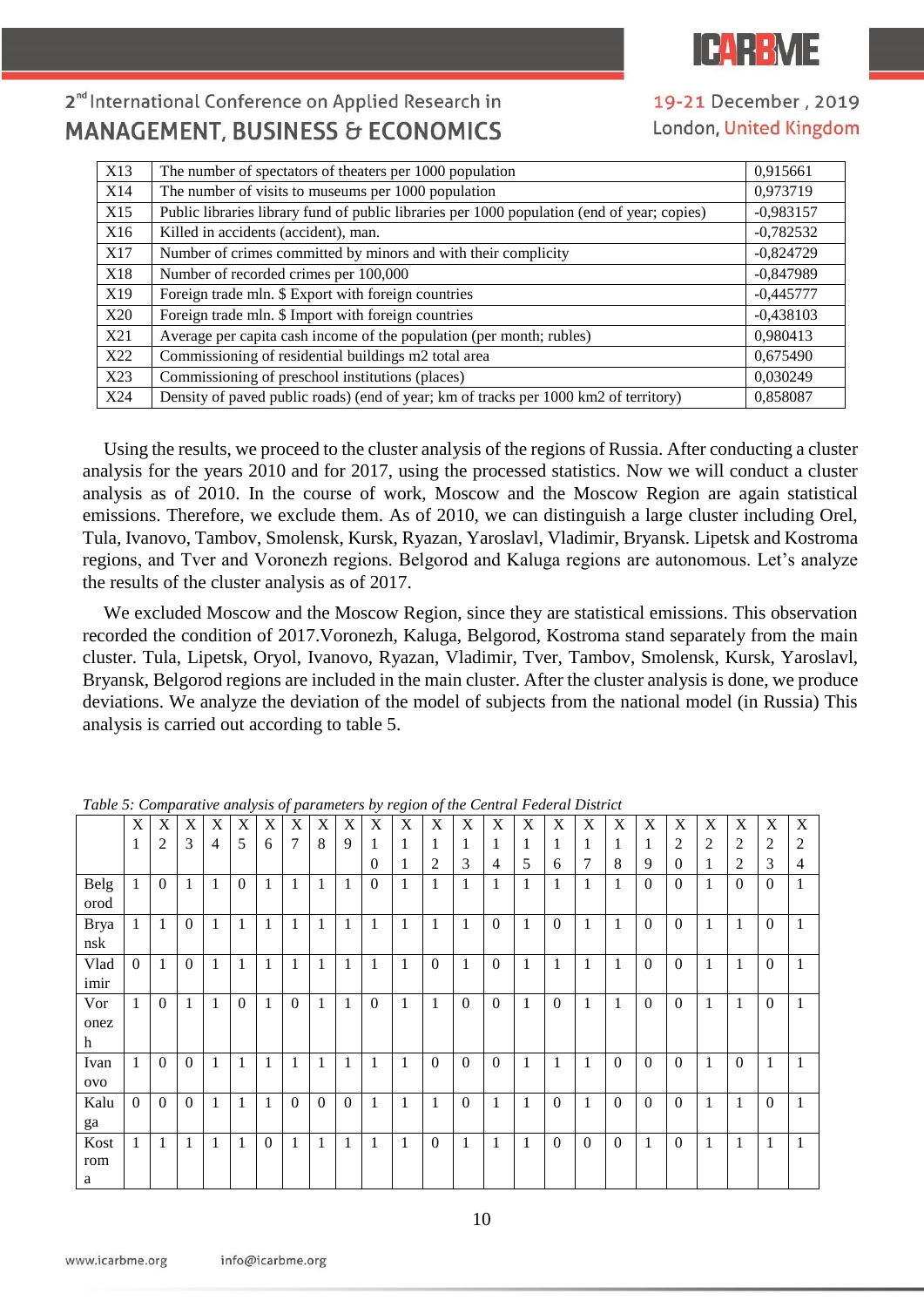IFAR R

### 2<sup>nd</sup> International Conference on Applied Research in **MANAGEMENT, BUSINESS & ECONOMICS**

19-21 December, 2019 London, United Kingdom

| Kusr        | $\mathbf{1}$   | 1              | 1            | 1            | $\overline{0}$   | 1              | $\overline{0}$ | 1            | 1            | $\overline{0}$ | $\mathbf{1}$     | 1              | $\mathbf{1}$     | $\mathbf{1}$     | 1              | $\overline{0}$   | 1            | $\mathbf{1}$     | $\overline{0}$   | $\mathbf{1}$     | 1            | $\mathbf{1}$     | $\mathbf{0}$     | 1            |
|-------------|----------------|----------------|--------------|--------------|------------------|----------------|----------------|--------------|--------------|----------------|------------------|----------------|------------------|------------------|----------------|------------------|--------------|------------------|------------------|------------------|--------------|------------------|------------------|--------------|
| k           |                |                |              |              |                  |                |                |              |              |                |                  |                |                  |                  |                |                  |              |                  |                  |                  |              |                  |                  |              |
| Lipe        | $\mathbf{0}$   | $\mathbf{1}$   | $\mathbf{1}$ | $\mathbf{1}$ | $\mathbf{0}$     | 1              | $\mathbf{1}$   | $\mathbf{1}$ | $\mathbf{1}$ | $\mathbf{1}$   | $\mathbf{1}$     | $\mathbf{1}$   | $\mathbf{1}$     | $\mathbf{1}$     | $\mathbf{1}$   | $\mathbf{1}$     | $\mathbf{1}$ | $\boldsymbol{0}$ | $\Omega$         | $\mathbf{0}$     | $\mathbf{1}$ | $\,1\,$          | $\boldsymbol{0}$ | $\mathbf{1}$ |
| tsk         |                |                |              |              |                  |                |                |              |              |                |                  |                |                  |                  |                |                  |              |                  |                  |                  |              |                  |                  |              |
| Msc         | $\overline{0}$ | $\overline{0}$ | $\mathbf{0}$ | $\mathbf{1}$ | $\boldsymbol{0}$ | $\mathbf{1}$   | 1              | $\mathbf{1}$ | 1            | $\mathbf{0}$   | $\mathbf{1}$     | 1              | $\mathbf{1}$     | $\mathbf{1}$     | $\mathbf{1}$   | $\mathbf{1}$     | 1            | $\mathbf{1}$     | $\overline{0}$   | $\mathbf{0}$     | 1            | $\boldsymbol{0}$ | $\boldsymbol{0}$ | $\mathbf{1}$ |
| <b>OW</b>   |                |                |              |              |                  |                |                |              |              |                |                  |                |                  |                  |                |                  |              |                  |                  |                  |              |                  |                  |              |
| Orlo        | $\mathbf{1}$   | $\mathbf{1}$   | $\mathbf{1}$ | $\mathbf{1}$ | $\mathbf{0}$     | $\overline{0}$ | $\mathbf{1}$   | $\mathbf{1}$ | $\mathbf{1}$ | $\mathbf{1}$   | $\mathbf{1}$     | $\mathbf{1}$   | $\boldsymbol{0}$ | $\boldsymbol{0}$ | $\overline{0}$ | $\mathbf{1}$     | $\mathbf{1}$ | $\mathbf{1}$     | $\boldsymbol{0}$ | $\mathbf{1}$     | 1            | $\boldsymbol{0}$ | $\boldsymbol{0}$ | $\mathbf{1}$ |
| $\mathbf V$ |                |                |              |              |                  |                |                |              |              |                |                  |                |                  |                  |                |                  |              |                  |                  |                  |              |                  |                  |              |
| Rya         | $\mathbf{1}$   | $\mathbf{1}$   | 1            | $\mathbf{1}$ | $\boldsymbol{0}$ | $\Omega$       | $\mathbf{1}$   | $\mathbf{1}$ | 1            | $\mathbf{1}$   | $\boldsymbol{0}$ | $\mathbf{1}$   | $\mathbf{1}$     | $\mathbf{1}$     | $\mathbf{1}$   | $\mathbf{1}$     | $\Omega$     | $\mathbf{0}$     | $\Omega$         | $\boldsymbol{0}$ | 1            | 1                | $\Omega$         | $\mathbf{1}$ |
| zan         |                |                |              |              |                  |                |                |              |              |                |                  |                |                  |                  |                |                  |              |                  |                  |                  |              |                  |                  |              |
| Smo         | $\mathbf{1}$   | $\mathbf{1}$   | 1            | $\mathbf{1}$ | $\mathbf{1}$     | $\mathbf{1}$   | $\mathbf{1}$   | $\mathbf{1}$ | $\mathbf{1}$ | $\mathbf{1}$   | $\mathbf{1}$     | $\mathbf{0}$   | $\boldsymbol{0}$ | $\mathbf{1}$     | $\mathbf{1}$   | $\mathbf{0}$     | $\mathbf{1}$ | $\mathbf{1}$     | $\boldsymbol{0}$ | $\boldsymbol{0}$ | $\mathbf{1}$ | $\mathbf{1}$     | $\boldsymbol{0}$ | $\mathbf{1}$ |
| lens        |                |                |              |              |                  |                |                |              |              |                |                  |                |                  |                  |                |                  |              |                  |                  |                  |              |                  |                  |              |
| k           |                |                |              |              |                  |                |                |              |              |                |                  |                |                  |                  |                |                  |              |                  |                  |                  |              |                  |                  |              |
| Tam         | $\mathbf{1}$   | $\mathbf{1}$   | $\mathbf{0}$ | $\mathbf{1}$ | $\boldsymbol{0}$ | $\overline{0}$ | $\mathbf{1}$   | 1            | 1            | 1              | $\boldsymbol{0}$ | 1              | $\mathbf{1}$     | $\mathbf{1}$     | $\Omega$       | $\boldsymbol{0}$ | $\mathbf{1}$ | $\mathbf{0}$     | 1                | $\mathbf{1}$     | 1            | $\mathbf{1}$     | $\boldsymbol{0}$ | $\mathbf{1}$ |
| boy         |                |                |              |              |                  |                |                |              |              |                |                  |                |                  |                  |                |                  |              |                  |                  |                  |              |                  |                  |              |
| Tver        | $\mathbf{1}$   | $\overline{0}$ | $\mathbf{1}$ | $\mathbf{1}$ | $\mathbf{1}$     | $\mathbf{1}$   | $\mathbf{1}$   | $\mathbf{1}$ | $\mathbf{1}$ | $\mathbf{1}$   | $\overline{0}$   | $\overline{0}$ | $\mathbf{1}$     | $\mathbf{1}$     | $\mathbf{1}$   | $\boldsymbol{0}$ | $\mathbf{1}$ | $\mathbf{1}$     | $\overline{0}$   | $\mathbf{0}$     | $\mathbf{1}$ | $\mathbf{1}$     | $\Omega$         | $\mathbf{1}$ |
| Tula        | 1              | $\theta$       | $\mathbf{1}$ | 1            | $\mathbf{1}$     | 1              | 1              | $\mathbf{1}$ | $\mathbf{1}$ | $\Omega$       | $\mathbf{1}$     | $\theta$       | $\Omega$         | $\mathbf{1}$     | $\mathbf{1}$   | $\mathbf{1}$     | 1            | $\mathbf{1}$     | $\Omega$         | $\theta$         | $\mathbf{1}$ | $\mathbf{1}$     | $\Omega$         | $\mathbf{1}$ |
| Yaro        | $\mathbf{1}$   | $\Omega$       | 1            | $\mathbf{1}$ | $\mathbf{0}$     | 1              | $\theta$       | 1            | 1            | $\mathbf{0}$   | $\mathbf{1}$     | $\mathbf{1}$   | $\boldsymbol{0}$ | $\mathbf{1}$     | $\mathbf{1}$   | 1                | 1            | $\mathbf{0}$     | $\Omega$         | $\boldsymbol{0}$ | 1            | $\mathbf{1}$     | $\Omega$         | $\mathbf{1}$ |
| slavl       |                |                |              |              |                  |                |                |              |              |                |                  |                |                  |                  |                |                  |              |                  |                  |                  |              |                  |                  |              |
| City        | $\mathbf{1}$   | $\overline{0}$ | 1            | $\mathbf{1}$ | $\boldsymbol{0}$ | $\mathbf{1}$   | 1              | $\mathbf{1}$ | $\mathbf{1}$ | $\mathbf{1}$   | $\mathbf{1}$     | $\mathbf{1}$   | $\mathbf{1}$     | $\mathbf{1}$     | $\mathbf{1}$   | $\mathbf{1}$     | $\mathbf{1}$ | $\mathbf{0}$     | $\Omega$         | $\boldsymbol{0}$ | 1            | $\mathbf{1}$     | $\Omega$         | $\mathbf{1}$ |
| of          |                |                |              |              |                  |                |                |              |              |                |                  |                |                  |                  |                |                  |              |                  |                  |                  |              |                  |                  |              |
| Mos         |                |                |              |              |                  |                |                |              |              |                |                  |                |                  |                  |                |                  |              |                  |                  |                  |              |                  |                  |              |
| cow         |                |                |              |              |                  |                |                |              |              |                |                  |                |                  |                  |                |                  |              |                  |                  |                  |              |                  |                  |              |
| Russ        | 1              | 1              | $\Omega$     | 1            | $\mathbf{0}$     | 1              | 1              | 1            | 1            | $\mathbf{0}$   | $\mathbf{1}$     | 1              | 1                | 1                | -1             | 1                | 1            | 1                | $\Omega$         | $\Omega$         | 1            | 1                | $\Omega$         | 1            |
| ia          |                |                |              |              |                  |                |                |              |              |                |                  |                |                  |                  |                |                  |              |                  |                  |                  |              |                  |                  |              |

Having done the analysis, we identified several groups:

1 group (4 and less deviations from the national model)

2 group (5-7 deviations from the national model)

3 group (more than 7 deviations from the national model)

The 1st group includes: Belgorod, Bryansk, Kursk, Lipetsk, Moscow, Moscow.

Group 2 includes: Vladimir, Voronezh, Ryazan, Smolensk, Tver, Tula, Yaroslavl regions.

Group 3 includes: Kaluga, Kostroma, regions, Ivanovo, Oryol, Tambov regions.

We see that the regions of the Central Federal District are located on three different levels, which indicates that they have a different degree of provision of social infrastructure.

#### **3. Conclusion**

Having concluded that it is possible for there to be serious differences between the regions of the Central Federal District and Russia in terms of social infrastructure. On the comparison table, we see that only 6 regions have slight deviations from the national level: Belgorod, Bryansk, Kursk, Lipetsk, Moscow. The remaining regions are in a greater deviation, which means that, relying on federal programs for the development of human capital 12 out of 18 regions will not be able to provide sufficient social infrastructure and will lead to the collapse of this program.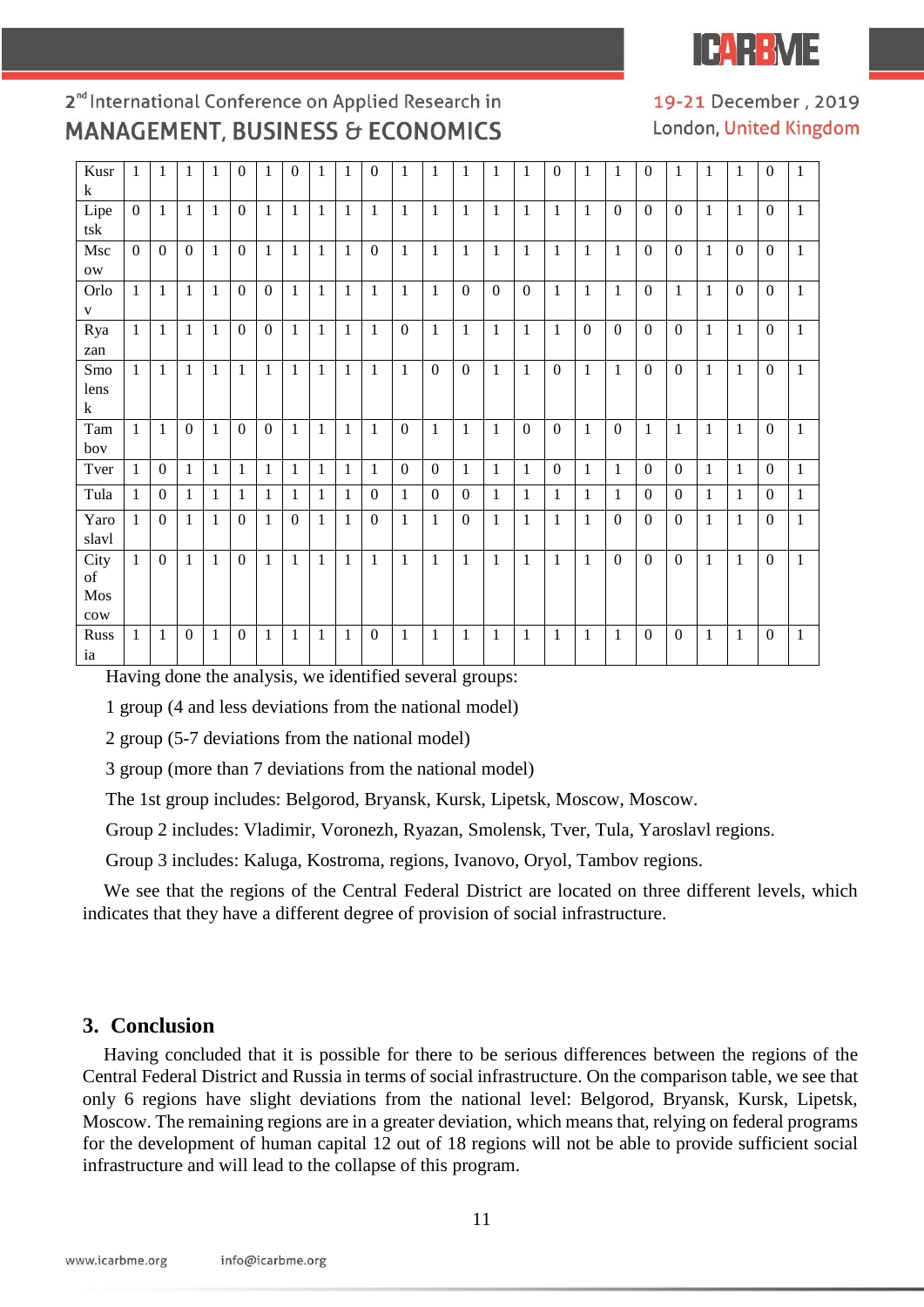

19-21 December, 2019 London, United Kingdom

In my opinion, it is necessary to solve the problems of each region and develop an individual development plan for them.

### **List of references**

[1] Natalia V. L. (2017). Characteristics of the human capital of Russian workers and workers of other countries TERRA ECONOMICUS [Online]. Vol. 15 No. 3 Available:doi: 10.23683 / 2073-6606-2017-15-3-159-177

https://www.researchgate.net/publication/326347487\_Characteristics\_of\_the\_human\_capital

[of\\_Russian\\_workers\\_and\\_workers\\_of\\_other\\_countries](https://www.researchgate.net/publication/326347487_Characteristics_of_the_human_capital_of_Russian_workers_and_workers_of_other_countries)

[2] Chatterji, N and Kiran, R. (2017). Role of human and relational capital of universities as underpinnings of aknowledge economy: A structural modeling perspective from north Indian University International Journal of Educational Development [Online]. 56 pp. 52–61 Available:https://doi.org/10.1016/j.ijedudev.2017.06.004

https://www.researchgate.net/publication/318411787 Role of human and relational capital of universities as underpinnings of a knowledge economy A structural modelling perspec tive from north Indian universities

[3] Fraumeni, B. M. and He, J.and Li, H.and Liue, Q. Regional distribution and dynamics of human capital in China 1985–2014. Journal of Comparative Economics [Online]. .Available:https://doi.org/10.1016/j.jce.2019.06.06.003

https://www.researchgate.net/publication/334396118 Regional distribution and dynamics o

#### [f\\_human\\_capital\\_in\\_China\\_1985-2014](https://www.researchgate.net/publication/334396118_Regional_distribution_and_dynamics_of_human_capital_in_China_1985-2014)

[4] Odoardi, I. and Muratore, F. (2019). The role of human capital after the crisis in Italy: A regional analysis Socio-Economic Planning Sciences [Online]. 66 pp. 58–67 Available:https://doi.org/10.1016/j.seps.2018.07.07.002

https://www.researchgate.net/publication/326629465 The role of human capital after the cri sis in Italy A regional analysis

[5] Han, J-S. and Lee, J-W. (2019). Demographic Change, Human Capital, and Economic Growth in Korea; Japan and the World Economy, [Online]. Available: doi: https: //doi.org/10.1016/j.japwor.2019.100984

[https://www.researchgate.net/publication/336991615\\_Demographic\\_Change\\_Human\\_Capital](https://www.researchgate.net/publication/336991615_Demographic_Change_Human_Capital_and_Economic_Growth_in_Korea)  and Economic Growth in Korea

[6] Ogundari, K. and Awokuse, T. (June 2018). Human capital contribution to economic growth in Sub-Saharan Africa: Does health status matter more than education? Economic Analysis and Policy. [Online]. Vol. 58, , pp. 131-140 Available:https://doi.org/10.1016/j.eap.2018.02.001

https://www.researchgate.net/publication/323060170 Human capital contribution to econo

[mic\\_growth\\_in\\_Sub-Saharan\\_Africa\\_Does\\_health\\_status\\_matter\\_more\\_than\\_education](https://www.researchgate.net/publication/323060170_Human_capital_contribution_to_economic_growth_in_Sub-Saharan_Africa_Does_health_status_matter_more_than_education)

[7] Comfort, O. B. and Okodua, H. and Oladosun, M. and Asaleye, A. J. (August 2019). Human capital and poverty reduction in OPEC member-countries, Heliyon [Online]. Vol. 5,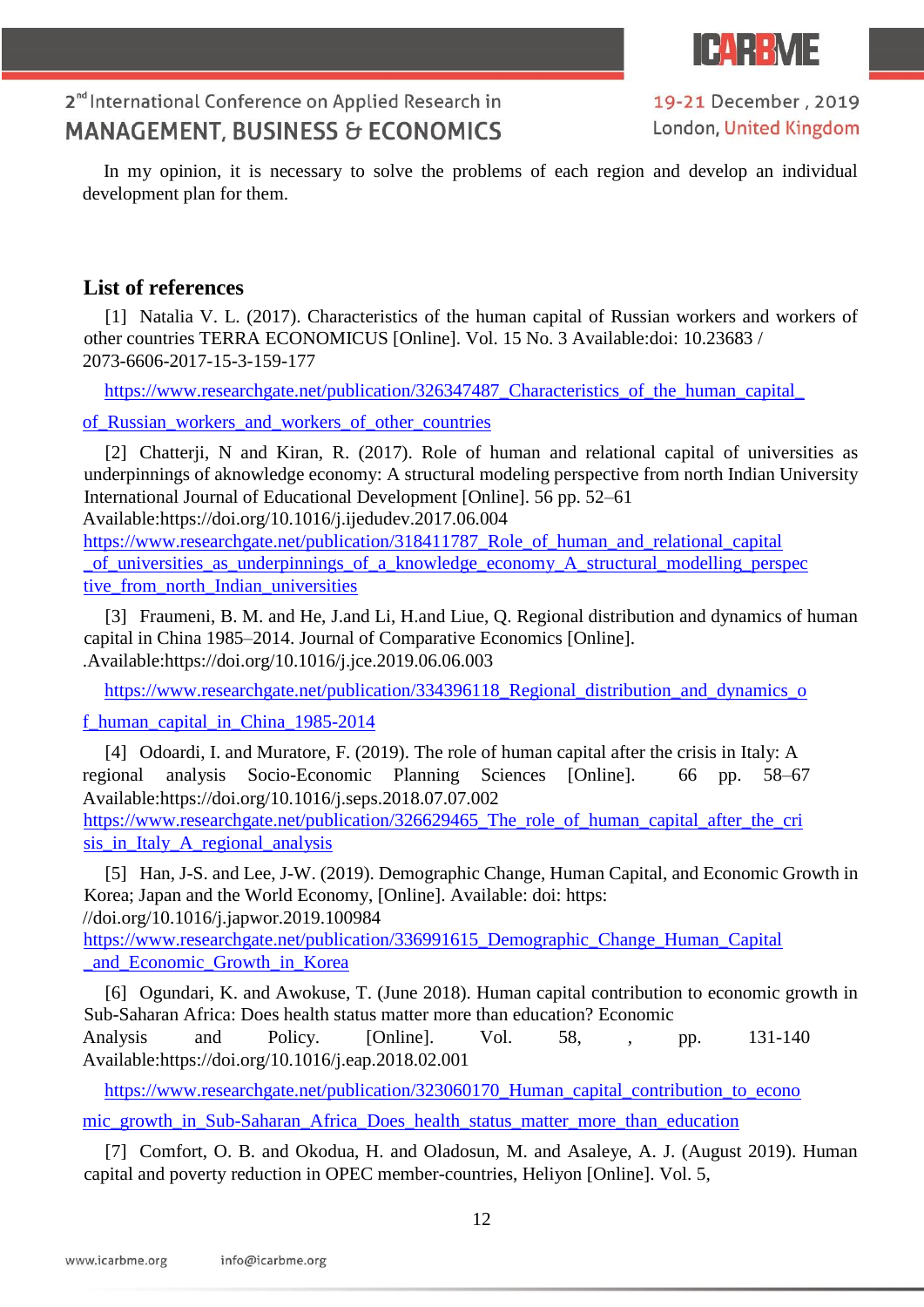

19-21 December, 2019 London, United Kingdom

Issue 8, Available:https://doi.org/10.1016/j.heliyon.2019.e02279 [https://www.researchgate.net/publication/335369199\\_Human\\_capital\\_and\\_poverty\\_reduction](https://www.researchgate.net/publication/335369199_Human_capital_and_poverty_reduction_in_OPEC_member-countries)  in OPEC member-countries

[8] Martin, F. M. and Laurentiu, C. and Cristescu, M. P. (2013). Implication of Human Capital in the Development of SMEs through the ICT Adoption, Procedia Economics and Finance [Online]. Vol. 6, pp. 748-753 Available:https://doi.org/10.1016/S2212-5671(13)00198-6 https://www.researchgate.net/publication/271028935\_Implication\_of\_Human\_Capital\_in\_the Development of SMEs through the ICT Adoption

[9] Benos, N. and Karagiannis, S. (April 2016). Do education quality and spillovers matter? Evidence on human capital and productivity in Greece. Economic Modeling [Online]. Vol. 54, pp. 563-573 Available:https://doi.org/10.1016/j.econmod.2016.01.015 [https://www.researchgate.net/publication/295840868\\_Do\\_education\\_quality\\_and\\_spillovers\\_](https://www.researchgate.net/publication/295840868_Do_education_quality_and_spillovers_matter_Evidence_on_human_capital_and_productivity_in_Greece) matter Evidence on human capital and productivity in Greece

[10] Liepė, Ž. and Sakalas, A. (November 2014). Evaluation of Human Capital Role in the Value Creation Process, Procedia - Social and Behavioral Sciences. [Online]. Vol. 156, pp. 78- 82 Available:https://doi.org/10.1016/j.sbspro.2014.11.123

[https://www.researchgate.net/publication/275544824\\_Evaluation\\_of\\_Human\\_Capital\\_Role\\_i](https://www.researchgate.net/publication/275544824_Evaluation_of_Human_Capital_Role_in_the_Value_Creation_Process)

[n\\_the\\_Value\\_Creation\\_Process](https://www.researchgate.net/publication/275544824_Evaluation_of_Human_Capital_Role_in_the_Value_Creation_Process)

[11] Šipilova, V. (December 2013). Human Capital, Education and the Labor Market: Evaluation of Interaction in Latvia. Procedia - Social and Behavioral Sciences [Online]. Vol. 106, 10 pp. 1384-1392 Available:https://doi.org/10.1016/j.sbspro.2013.12.154

https://www.researchgate.net/publication/275543154 Human Capital Education and the L

abor Market Evaluation of Interaction in Latvia

[12] Kuzminov, Ya. and Sorokin, P. and Froumin, I. (2019) Generic and Specific Skills as Components of Human Capital: New Challenges for Education Theory and Practice. Foresight and STI Governance, [Online]. vol. 13, no 2, pp. 19–41. Available: doi: 10.17323 / 25002597.2019.2.19.41.

[https://www.researchgate.net/publication/334047251\\_Generic\\_and\\_Specific\\_Skills\\_as\\_Comp](https://www.researchgate.net/publication/334047251_Generic_and_Specific_Skills_as_Components_of_Human_Capital_New_Challenges_for_Education_Theory_and_Practice) onents of Human Capital New Challenges for Education Theory and Practice

[13] Dzhumaeva, R.A. and Gadzhiev, E. M. and Styazhkina, E. I., (2018). "The cluster approach to human capital management for the innovative development of the region" Vestnik KemSU Series: Political, Sociological and Economic Sciences No. 3 pp 87-92 Available:doi: 10.21603 / 2500-3372-2018-3-87-93.

[https://www.researchgate.net/publication/324906598\\_CLUSTER\\_APPROACH\\_TO\\_THE\\_H](https://www.researchgate.net/publication/324906598_CLUSTER_APPROACH_TO_THE_HUMAN_CAPITAL_MANAGEMENT_FOR_THE_BENEFIT_OF_INNOVATIVE_REGIONAL_DEVELOPMENT) [UMAN\\_CAPITAL\\_MANAGEMENT\\_FOR\\_THE\\_BENEFIT\\_OF\\_INNOVATIVE\\_REGIONA](https://www.researchgate.net/publication/324906598_CLUSTER_APPROACH_TO_THE_HUMAN_CAPITAL_MANAGEMENT_FOR_THE_BENEFIT_OF_INNOVATIVE_REGIONAL_DEVELOPMENT) [L\\_DEVELOPMENT](https://www.researchgate.net/publication/324906598_CLUSTER_APPROACH_TO_THE_HUMAN_CAPITAL_MANAGEMENT_FOR_THE_BENEFIT_OF_INNOVATIVE_REGIONAL_DEVELOPMENT)

[14] Abuzyarova, D. and Belousova, V. and Krayushkina, Zh. and Lonshcikova, Y. Nikiforova, E. and Chichkanov, N. (2019). The Role of Human Capital in Science, Technology and Innovation. Foresight and STI Governance, [Online]. vol. 13, no 2, pp. 107–119. Available: doi: 10.17323 / 2500-2597.2019.2.107.119 [https://www.researchgate.net/publication/334046900\\_The\\_Role\\_of\\_Human\\_Capital\\_in\\_Scie](https://www.researchgate.net/publication/334046900_The_Role_of_Human_Capital_in_Science_Technology_and_Innovation) [nce\\_Technology\\_and\\_Innovation](https://www.researchgate.net/publication/334046900_The_Role_of_Human_Capital_in_Science_Technology_and_Innovation)